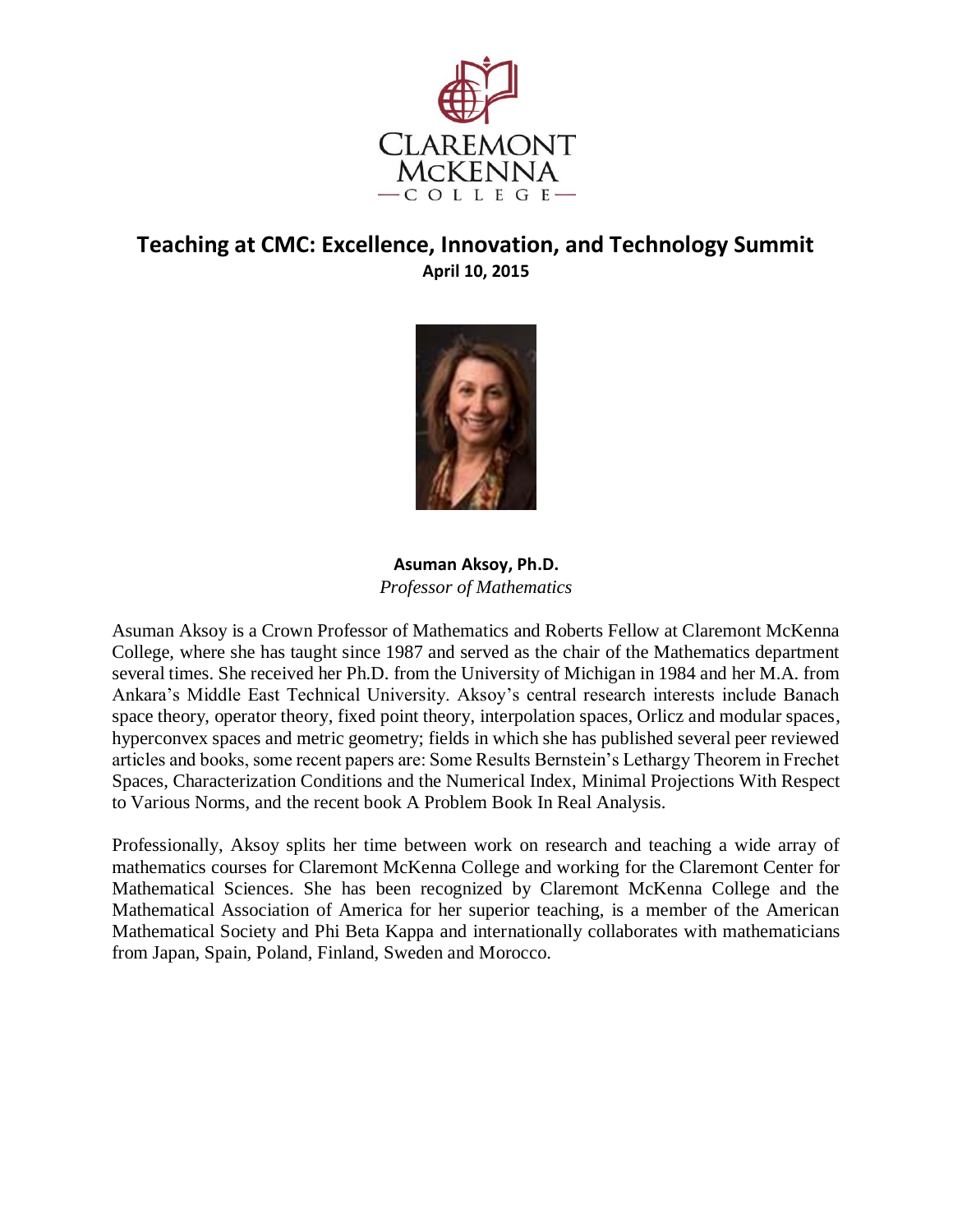



**Kristin Fabbe, Ph.D.**  *Professor of Government* 

Dr. Kristin Fabbe is an Assistant Professor of Government at Claremont McKenna College, where she teaches courses on International Relations, the Comparative Politics of the Middle East, and Leadership. Her research focuses on religion-state relations, identity politics, and the political economy of development. Dr. Fabbe received her PhD in Political Science from the Massachusetts Institute of Technology in 2012, with subfield specializations in Comparative Politics and Social Science Research Methods. She also holds an MSc (with Distinction) in International Relations from the London School of Economics and a BA in History from Lewis and Clark College. Dr. Fabbe will be speaking about "Inspiration vs. Instruction in the Liberal Arts Classroom"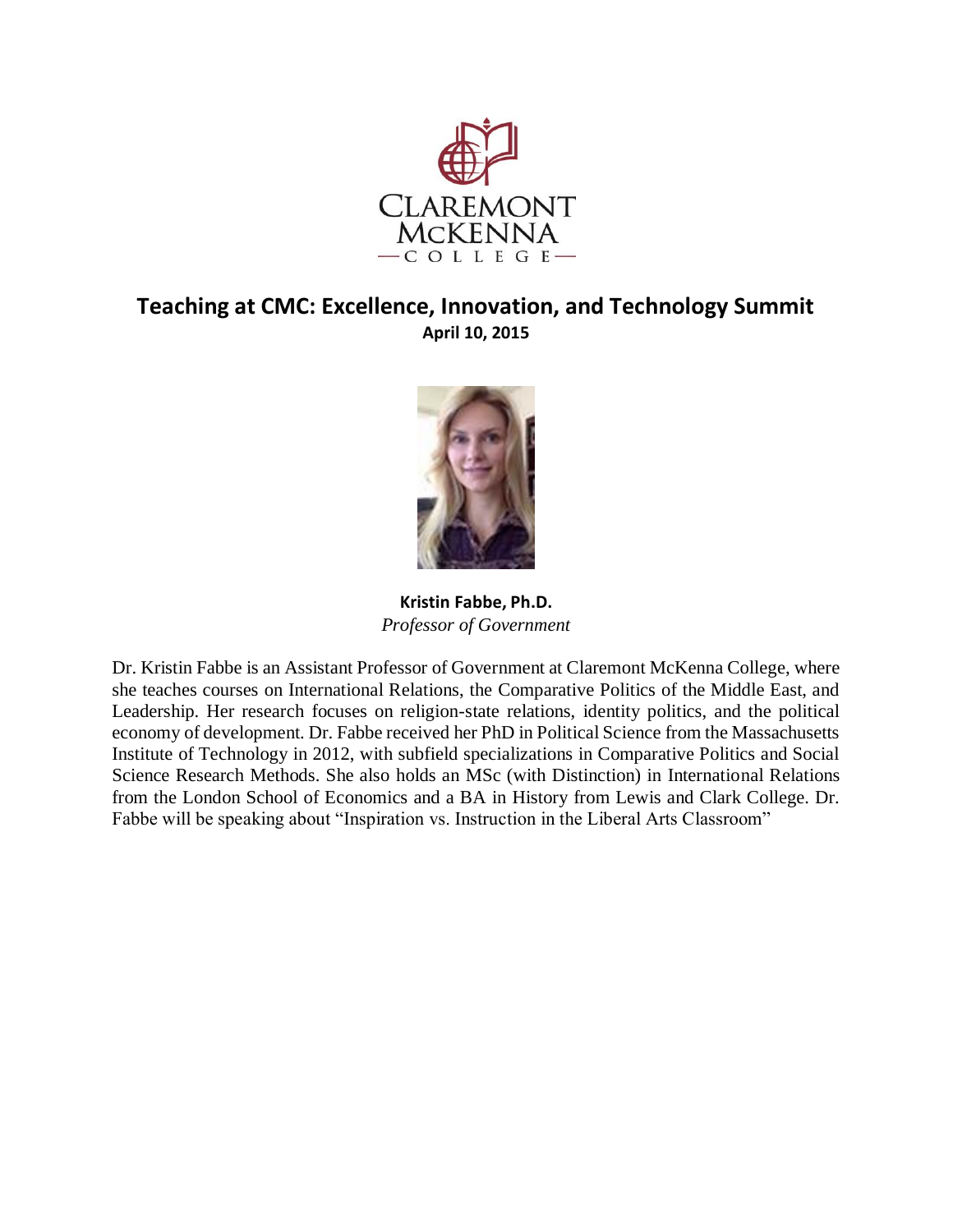



#### **Dr. Cynthia Ann Humes**  *Associate Vice President, CTO, and Associate Professor of Religious Studies*

As Associate Vice President for Information Technology and Chief Technology Officer, Humes oversees management of all aspects of technology at Claremont McKenna College. Humes has worked to champion innovation in pedagogy locally and nationally, making presentations and writing on the subject of technology and higher education. Humes strives to remain an active contributor to the field of Religious Studies as well; her research revolves around the history of Hinduism with specific interests in models of religious leadership, Hinduism in America, Religion and Politics, goddess worship, and gender. Outside of her work in technology and Religious Studies at Claremont McKenna College, Humes is a Planning Commissioner for the city of Claremont, California.

• "The Ivory Tower and the Cloud. Understanding Cloud Computing," (Thomson Reuters/Aspatore: 2010 edition, *Inside the Minds* series), Cynthia Ann Humes with Jeremy Whaley.

• "Staying in the IT Game on Campus. Updating Your Company's Technology Strategy: Leading CTOs and CIOs on Working with the Executive Team," *Managing Budget Constraints, and Delivering Business Value* (Thomson Reuters/Aspatore: 2010 edition, Inside the Minds series.

• *The Sweet Teachings of the Blessed Śaṅkarācārya: Swami Brahmananda Saraswati*. Introduction by LB Shriver and translation from Hindi and Sanskrit by Cynthia Ann Humes. Fairfield, Iowa: LBS Imprints, 2013.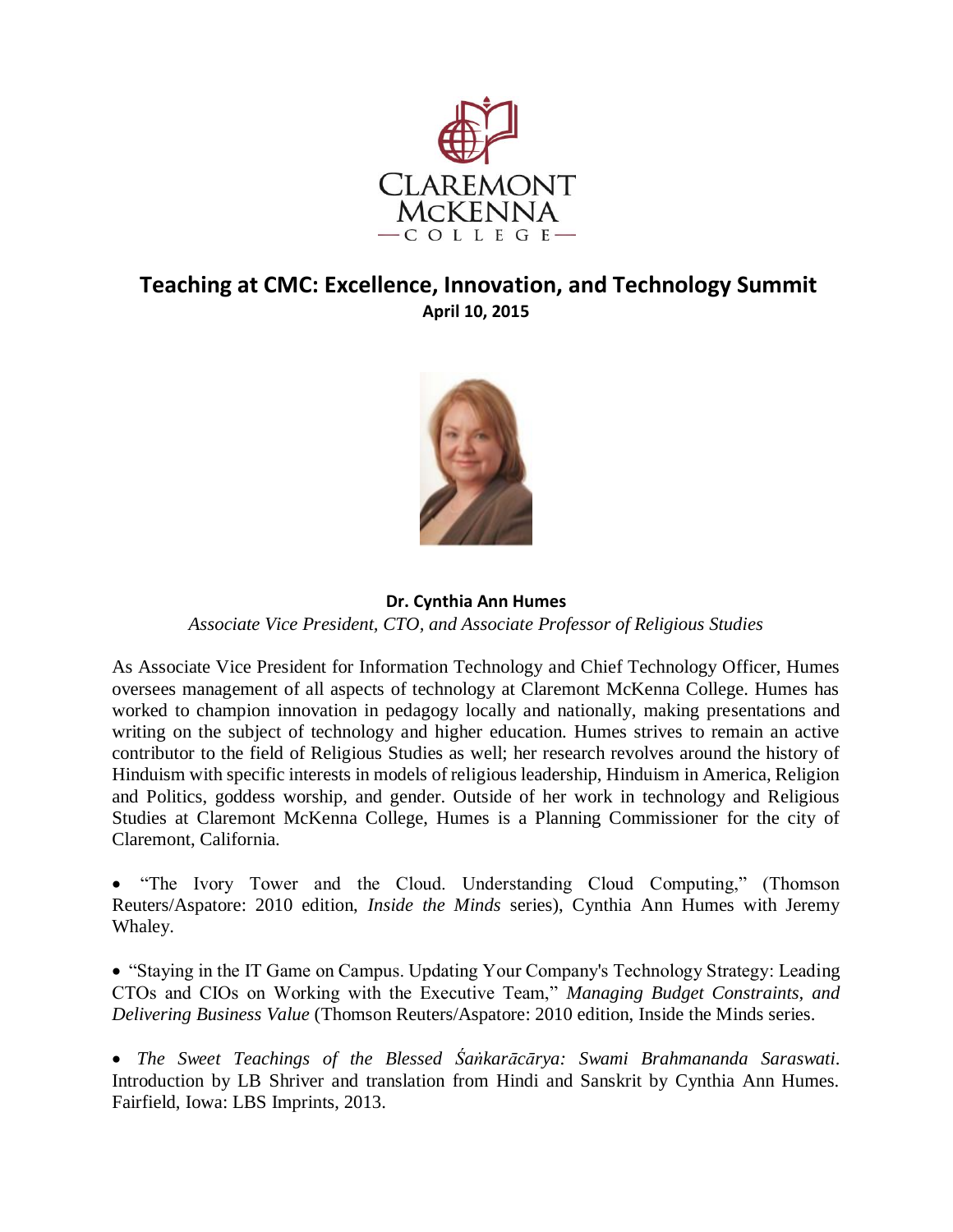• *Breaking Boundaries with the Goddess: New Directions in the Study of Śāktism*. By Cynthia Ann Humes and Rachel Fell McDermott. Delhi: Manohar Publishers & Distributors, 2009.

• *Gurus in America*. By Thomas Forsthoefel and Cynthia Ann Humes. Albany: SUNY Press, 2005.

• *Living Banaras: Hindu Religion in Cultural Context*. By Bradley R. Hertel and Cynthia Ann Humes. Albany:

SUNY Press, 1993.

#### *Selected Awards and Affiliations:*

• South Asian Visual Culture and Expressions of Religious Identity, Social Construction, and Nation, Mellon Foundation Grant

- Fellow, Frye Institute
- American Institute of Indian Studies Research Fellowship
- Charlotte W. Newcombe Fellowship
- Fulbright-Hays Grant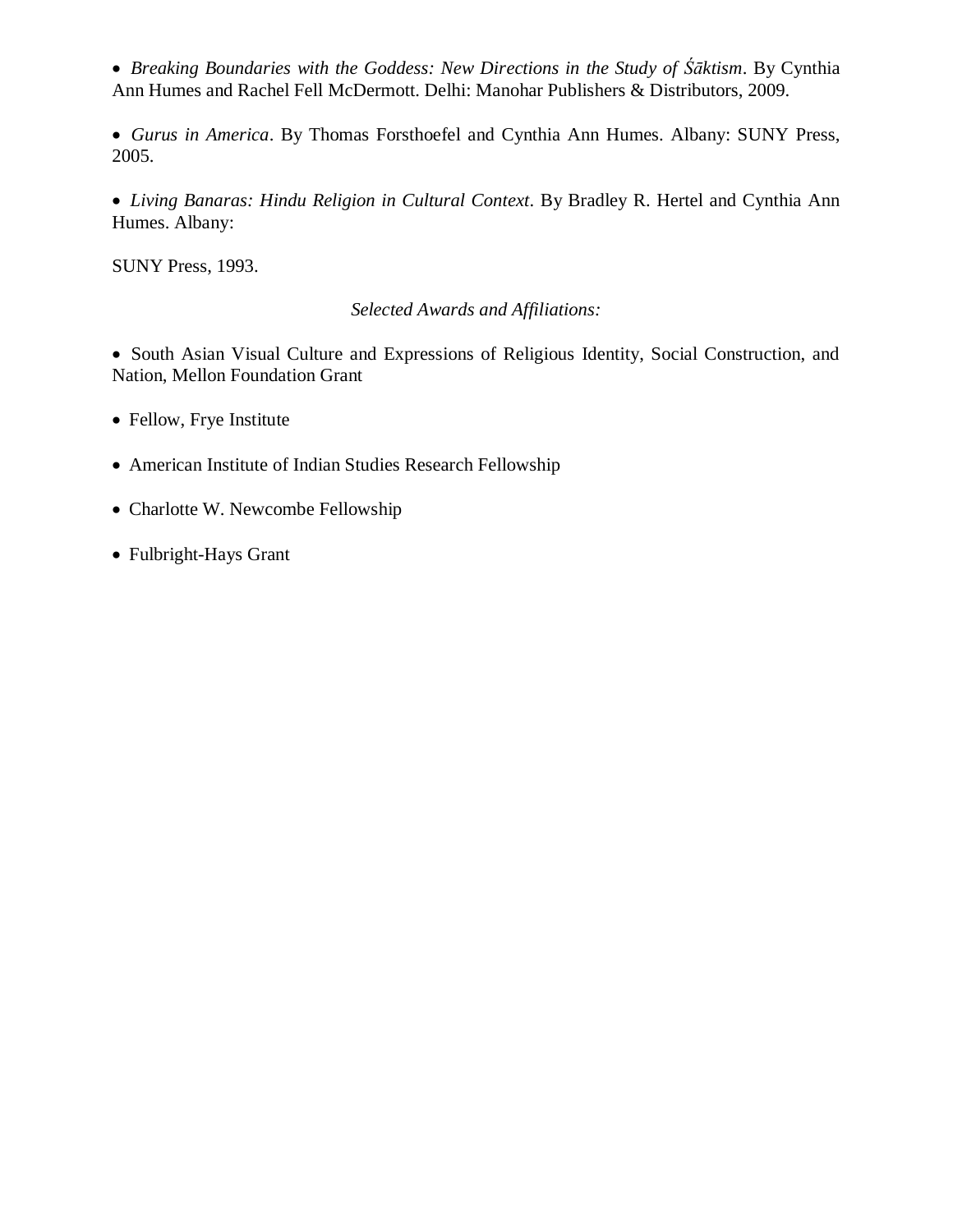



#### **Manfred Keil, Ph.D.**  *Associate Professor of The Robert Day School of Economics and Finance*

Professor Keil's research focuses on aggregate labor market outcomes, comparative economic performance of countries and regions, issues in finance, politico-economic interaction, and the study of business cycles. His publications have appeared in the Journal of Applied Econometrics, Journal of Development Economics, Journal of Macroeconomics, Oxford Economic Papers, and Weltwirtschaftliches Archiv among others. Most recently he has started work with students at the Lowe Institute on economic issues facing the Southern California economy and the Inland Empire in particular.

Manfred Keil received his Ph.D. from the London School of Economics. He joined the faculty of Claremont McKenna College in 1995. He has taught in the Robert Day School of Economics and Finance (formerly the Department of Economics) since then, primarily in the fields of macroeconomics, econometrics, and statistics. In the summer of 2009, he completed his three year term as the Chairman of the Faculty of the RDS. Before coming to CMC, he held appointments in Boston, Montreal, and England. In addition to being a faculty member at the RDS, he is a research fellow of both the Lowe and the Rose Institute.

#### *Workshop*

We will walk participants through the creation of a simple short educational video using the (free) PowToon software.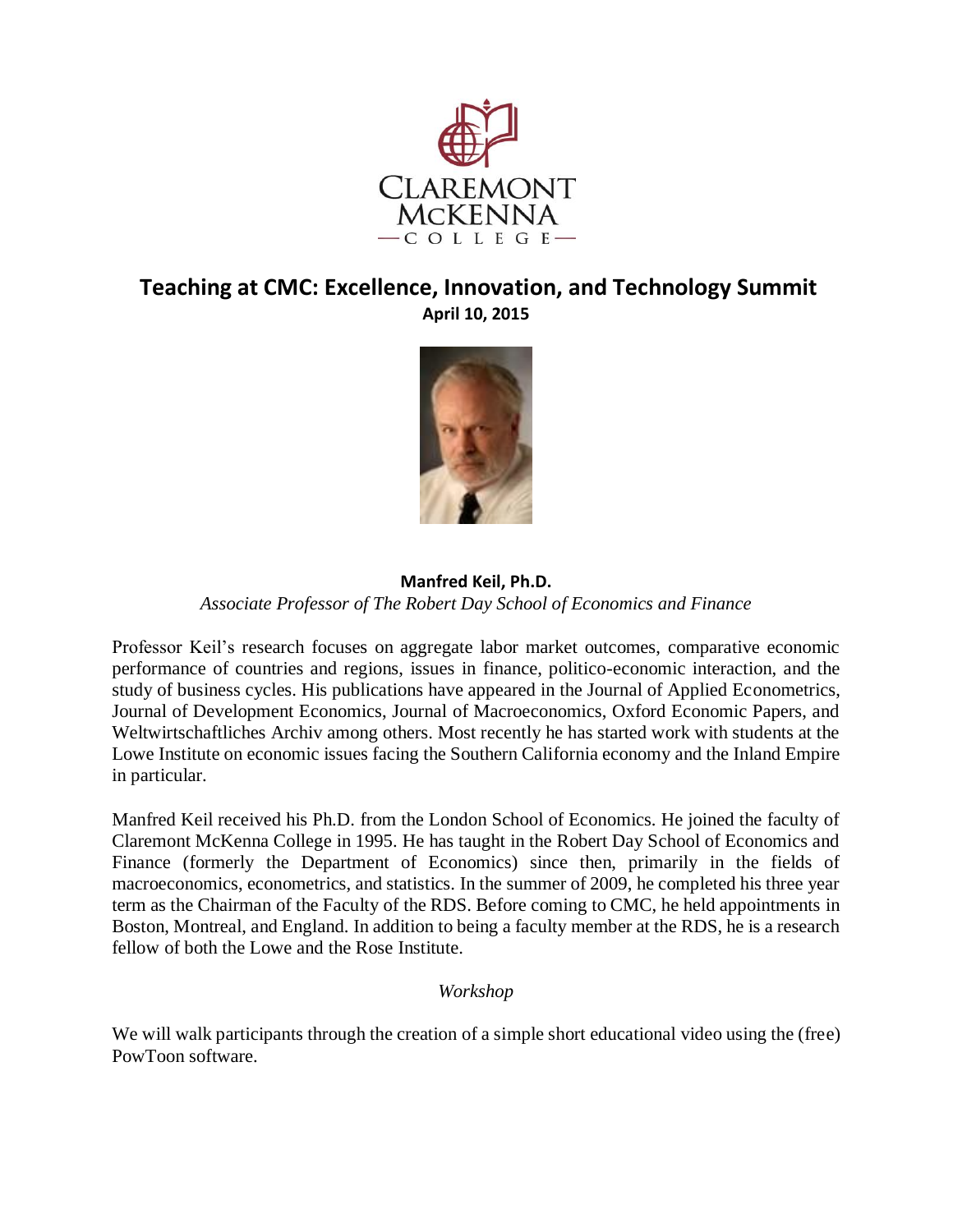



**Amy Kind, Ph.D.**  *Professor of Philosophy* 

**Amy Kind** joined the CMC faculty in 1997. Currently Professor of Philosophy, she has previously served as Chair of the Department of Philosophy (2009 - 2012) and Associate Dean of the Faculty (2005 - 2008). At CMC, she teaches classes in philosophy of mind, metaphysics, and logic. She also regularly teaches a Freshman Humanities Seminar on "Life, Death, and Meaning." Her research interests lie broadly in the philosophy of mind, though most of her published work has concerned issues relating either to the imagination or to phenomenal consciousness.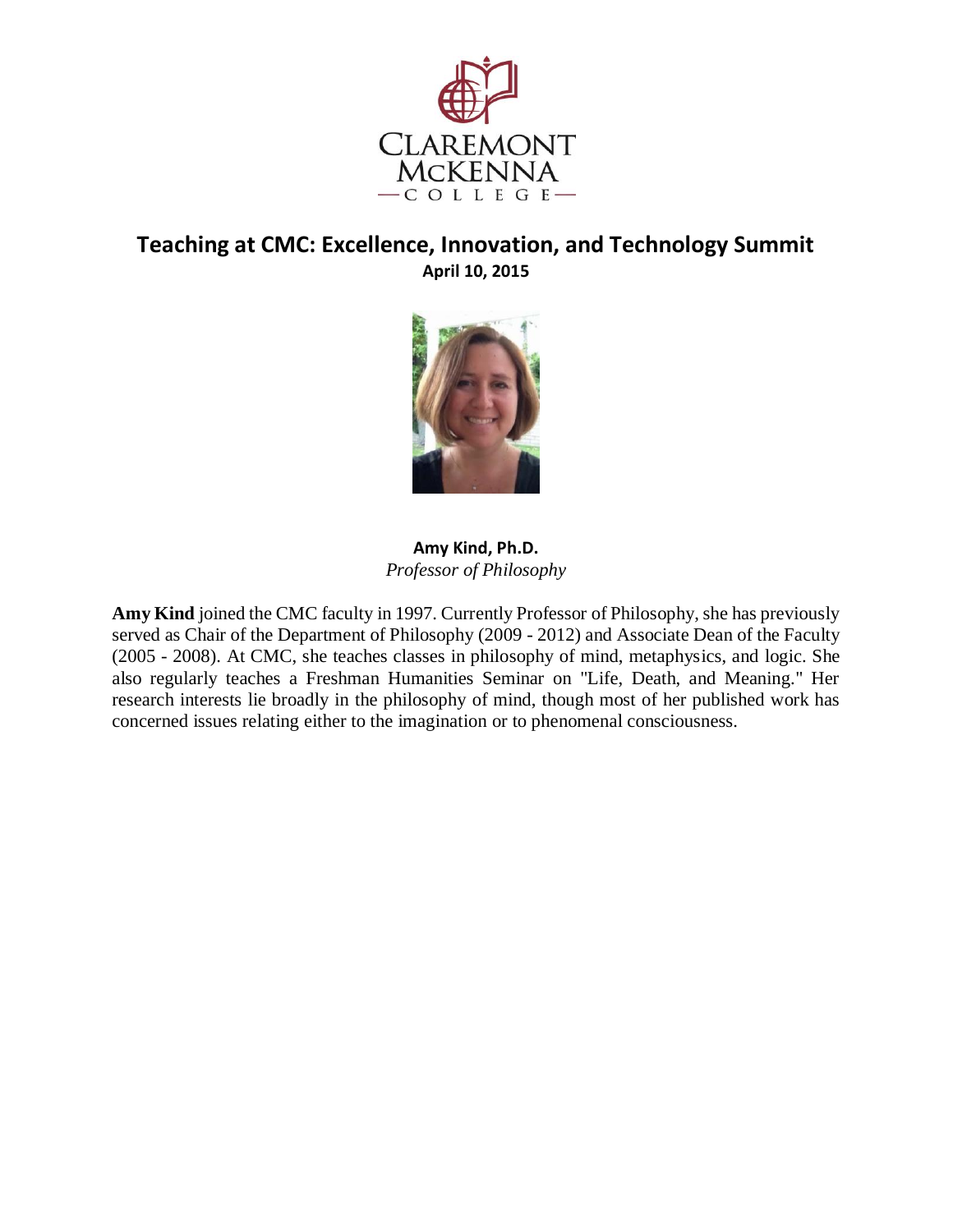



#### **Dan Krauss, J.D., Ph.D., ABPP (Forensic Psychology)**  *Professor of Psychology*

Professor Daniel Krauss completed a joint degree program in psychology and law at the University of Arizona, receiving his J.D. and then his Ph.D. in clinical psychology and psychology, policy, and law. He is a full professor and chair of the Department of Psychology, and has published over 50 research articles, books, and book chapters (with 9 CMC undergraduate co-authors) relating to clinical psychological evaluations for the courts, legal and psychological expertise, evidentiary admissibility standards, and juries' ability to process complex expert testimony in their decisionmaking. He is the co-author of *The psychology of law: Human behavior, legal institutions, and law* (APA Publishing, 2015), and the textbook *Forensic and legal psychology* (Worth, 2012; 2nd edition, 2015; Canadian edition, 2014), which he uses in his popular forensic psychology class. He has also coedited 3 books (*Jury Psychology: Social Aspects of the Trial Process*. Vol I.; *Psychological Expertise in Court*. Vol II. (Ashgate, 2009); *Expert Testimony for the Courts* (Lawrence Erlbaum, 2007)), and is the co-editor of the Law and Public Policy: Psychology and the Social Sciences, a book series published by the American Psychological Association (APA Publishing). Professor Krauss is licensed to practice law in Arizona, is a member of the United States Supreme Court Bar, and has served as the United States Supreme Court Fellow to the U.S. Sentencing Commission. He is a licensed clinical psychologist in the state of California, and a diplomate in forensic psychology, board certified by the American Board of Professional Psychology. He was awarded the Early Career Research Award by the Western Psychological Association.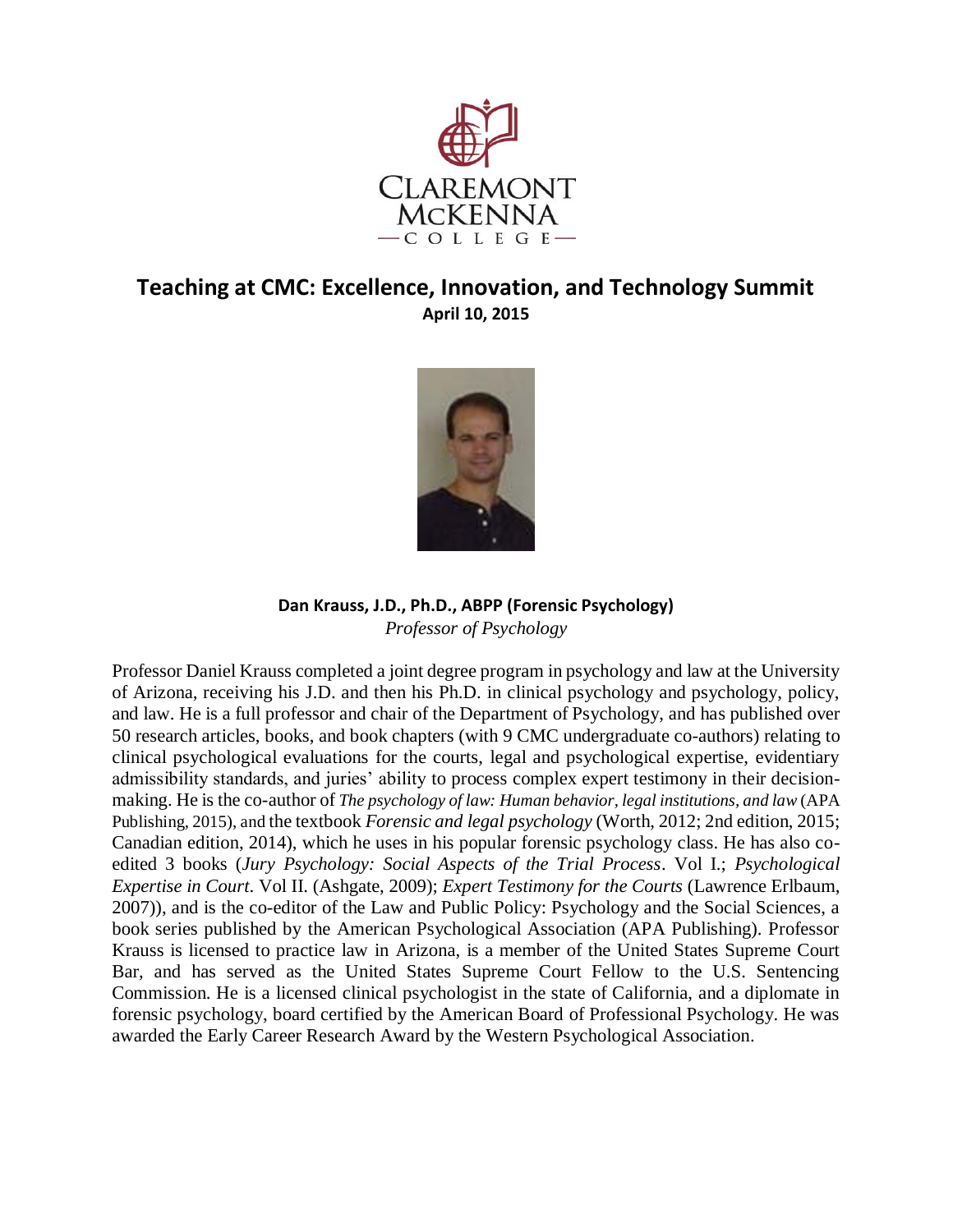



#### **Shana Levin, Ph.D.**  *Professor of Psychology*

Shana Levin is Crown Professor of Psychology and George R. Roberts Fellow at Claremont McKenna College. She has been on the faculty at CMC since 1998 and received the G. David Huntoon Senior Teaching Award in 2012. She teaches Psychological Statistics, Social Psychology, Psychology Senior Research Seminar, and Seminar in Prejudice and Intergroup Relations. Her research examines ethnic identification, group dominance motives, ideologies of group inequality, perceived discrimination, and intergroup attitudes in the United States and Middle East. She received the Early Career Research Award from the Western Psychological Association and is a Fellow of the Western Psychological Association, Society of Experimental Social Psychology, and Society for the Psychological Study of Social Issues.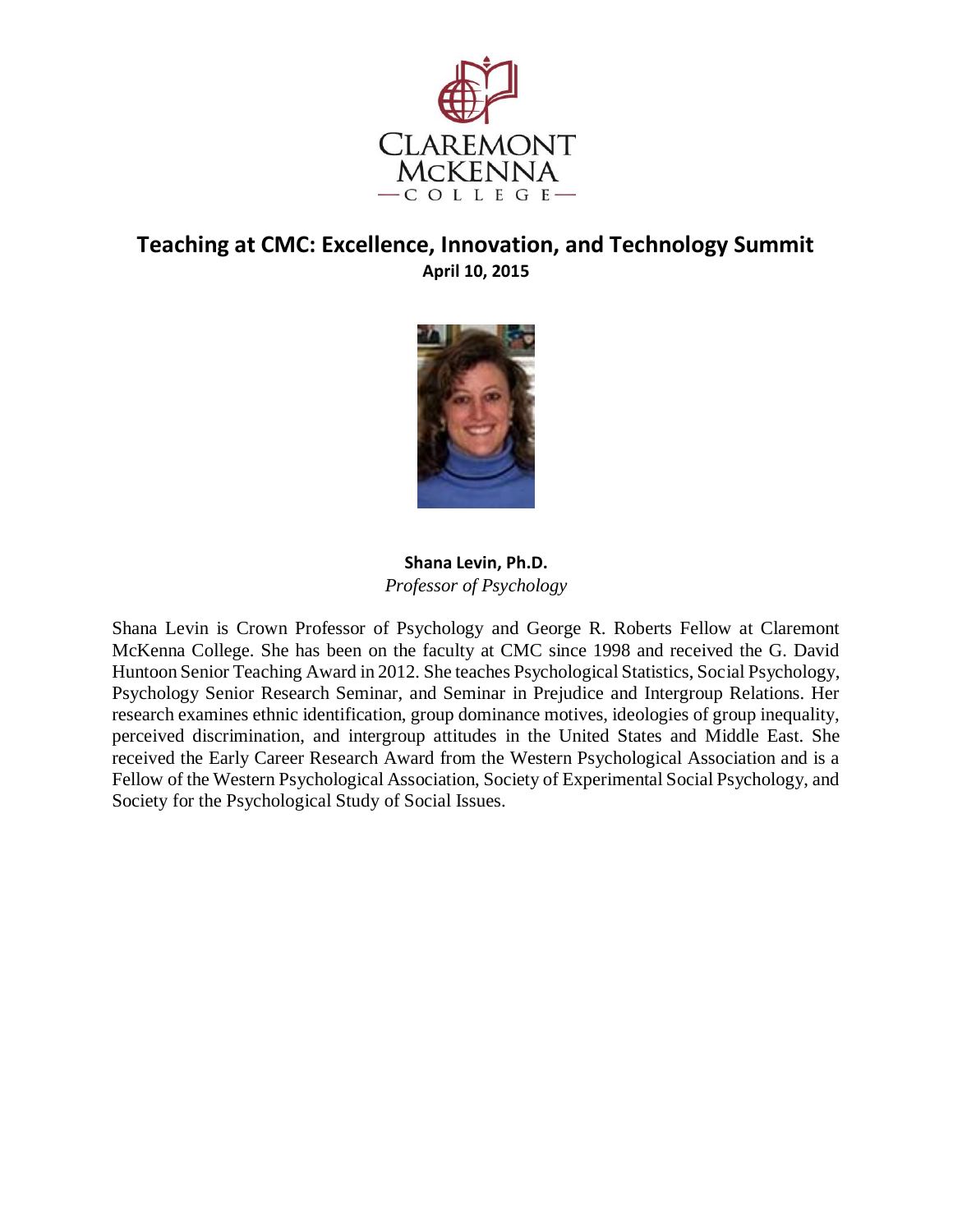



**Serkan Ozbeklik, Ph.D.**  *Professor of Economics* 

Serkan Ozbeklik is an associate professor of economics at the Robert Day School of Economics and Finance at Claremont McKenna College. He received his Ph.D. in Economics from the Ohio State University, his M.A. in Economics from University of Guelph, and his B.A. from Marmara University. Professor Ozbeklik's primary research and teaching interests lie in the fields of labor economics and the economics of education. His most recent research examines how peers affect student achievement in disadvantaged schools, the impact of teacher gender on student achievement, and the effectiveness of Teach for America and Job Corps programs. Since arriving at Claremont McKenna College he has taught Principles of Economics, Intermediate Microeconomic Theory and Econometrics. Currently, Professor Ozbeklik is in the process of designing a course in the economics of education.